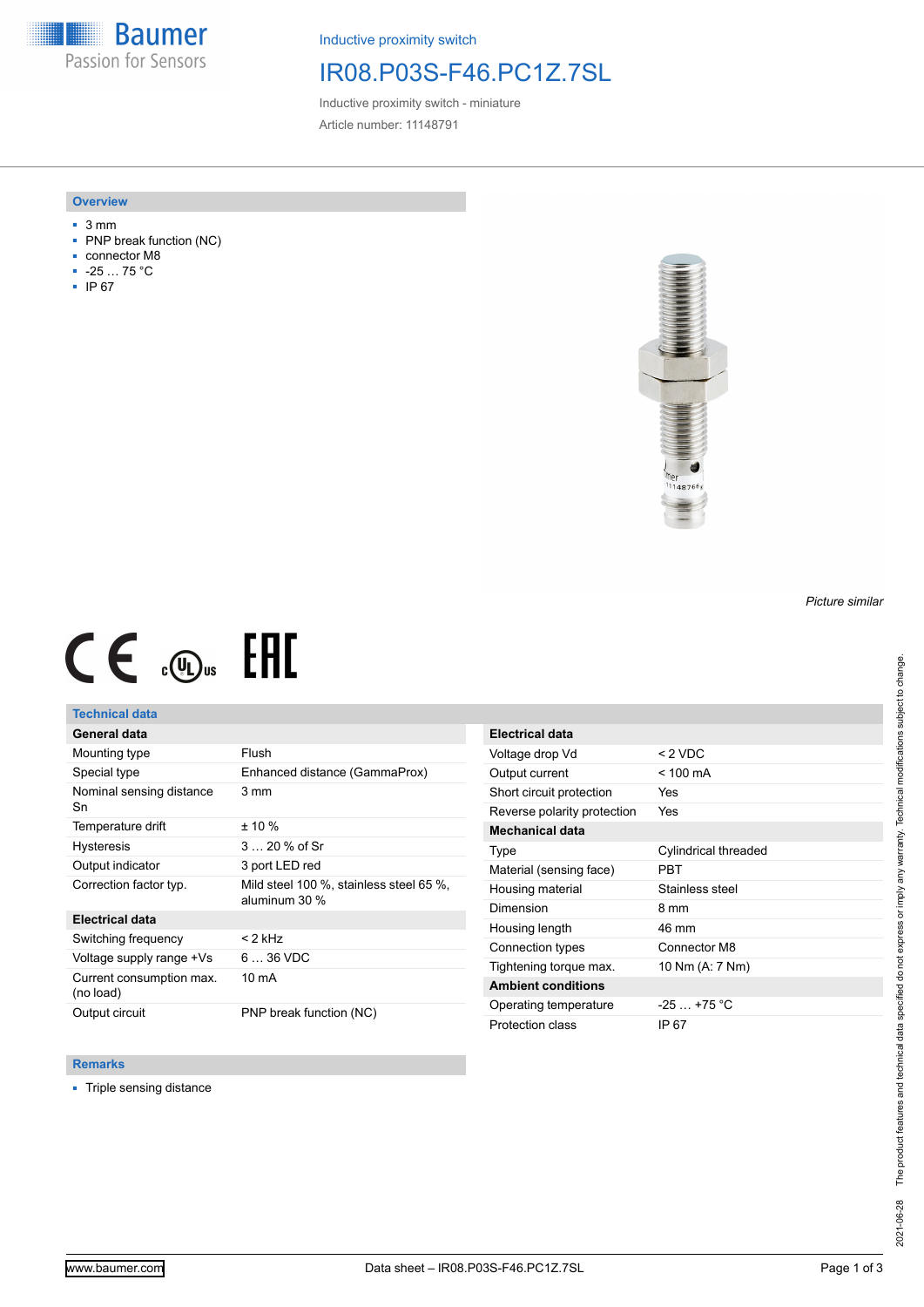

Inductive proximity switch

# IR08.P03S-F46.PC1Z.7SL

Inductive proximity switch - miniature Article number: 11148791

## **Dimension drawing**





**Correction factors for different mounting situation (approx.)**



| Mounting material | Correction factor |
|-------------------|-------------------|
| Mild steel        | $100\%$           |
| Stainless steel   | $100\%$           |
| Aluminum          | $100\%$           |



| Correction factor |
|-------------------|
| $100\%$           |
| 90%               |
| $85\%$            |
|                   |



| Mounting material | Correction factor |
|-------------------|-------------------|
| Mild steel        | $100\%$           |
| Stainless steel   | 80%               |
| Aluminum          | 70%               |